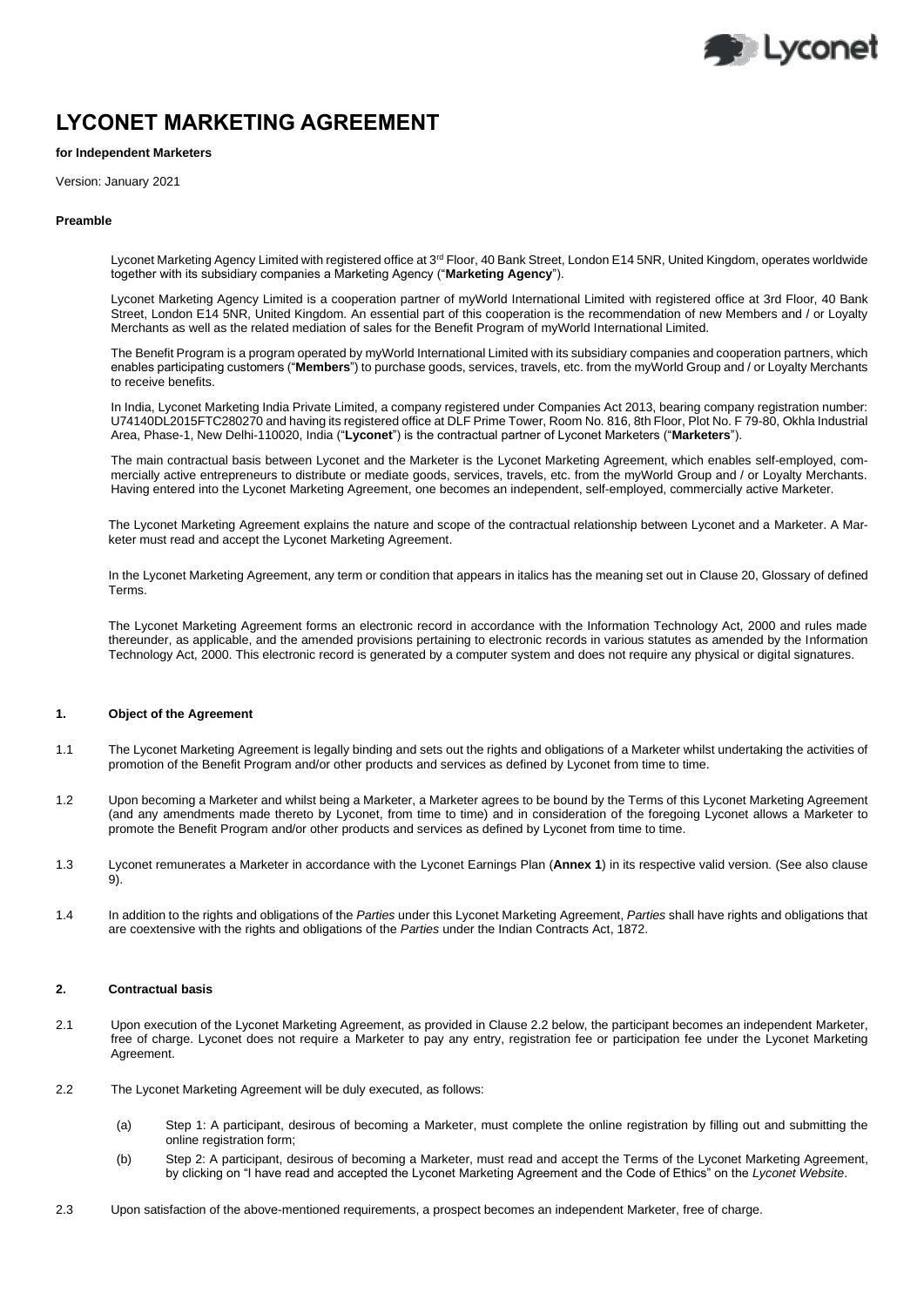

- 2.4 For the avoidance of doubt, Lyconet reserves the right, at its sole and absolute discretion, to reject any application for registration as a Marketer.
- 2.5 Lyconet grants a cooling-off period to a *Marketer*, within which he can terminate the Lyconet Marketing Agreement, should he have a change of mind ("Withdrawal Right"). This Withdrawal Right is available to a *Marketer* for a period of (30) thirty days ("Withdrawal Period"), from the *Commencement Date* of the Lyconet Marketing Agreement. Should a *Marketer* exercise his Withdrawal Right and give a notice of termination to Lyconet:
	- (a) all Benefits, commissions etc. accruing under the Lyconet Marketing Agreement as per the Lyconet Earnings Plan, until the date of termination, will be paid out to the Marketer;
	- (b) the Marketer may return to Lyconet any material that he had purchased from Lyconet. Lyconet will refund the full price paid for such material, less any reasonable handling charges;
	- (c) any services purchased by the Marketer from Lyconet will be cancelled and the Marketer will be entitled to a refund of any monies paid for such services, less any set-up cost incurred by Lyconet; and
	- (d) the Marketer will cease, immediately and without further notice, to be a Marketer.
- 2.6 The contract between the *Parties* comprises the Lyconet Marketing Agreement and any amendments thereto, the Lyconet Earnings Plan and the Code of Ethics for Lyconet Marketers and any additional Lyconet Marketing Agreement (provided in Clause 17.2) together with other rules and guidelines, published and to be published by Lyconet from time to time. This contract supersedes any prior contracts or understanding on the same subject matter, written or oral, between the *Parties*.

#### **3. Legal relationship**

- 3.1 In consideration of a Marketer abiding strictly by the Business Terms and Conditions in the Lyconet Marketing Agreement, Lyconet grants a Marketer a non-exclusive, revocable right to promote/advertise the Benefit Program and other products and services as defined by Lyconet from time to time. A Marketer hereby warrants that he will abide by all relevant laws while conducing any and all activities in connection with the Lyconet Marketing Agreement and will indemnify and keep Lyconet harmless from any claims from *Third-Parties* because of his breach of any of the Business Terms and Conditions of the Lyconet Marketing Agreement, or non-compliance or violation of any applicable legislation in any country/jurisdiction.
- 3.2 For the avoidance of doubt nothing in this contract will be construed as establishing any employment, joint venture, partnership or agency relationship between the *Parties*, nor do any of the provisions therein make a Marketer an officer, director, partner or shareholder of Lyconet. A Marketer remains fully and solely responsible for all promotional/marketing/advertising activities that are contemplated under the Lyconet Marketing Agreement and he is under no obligation at all to promote/market/advertise the Benefit Program and / or other products and services as defined by Lyconet from time to time.
- 3.3 A Marketer does not represent Lyconet; he is strictly prohibited from representing that he is an employee or an agent of Lyconet or engaging in any acts or omissions, which would create the impression that he is an employee or agent of Lyconet.
- 3.4 Nothing done, said, written, typed, or omitted to do by the Marketer will bind Lyconet in any way. A Marketer is strictly prohibited to sign any Agreements, accept any services, make any statements, representations or any admissions or promises on behalf of Lyconet. A Marketer hereby warrants that he will indemnify Lyconet and keep Lyconet harmless from any *Third-Party* claims, losses or damages because of a breach of this Clause 3.4 by him. Lyconet is entitled to terminate the Lyconet Marketing Agreement for good cause, should a Marketer be in breach or, in Lyconet's absolute view and discretion, is very likely to be in breach of this Clause 3.4.
- 3.5 Each natural person or legal entity is only permitted to register once as a Marketer. For registration, a Marketer must enter a home or business address (registered office). If a Marketer attempts to register more than once with the aim of obtaining extra Benefits, Lyconet reserves the right to terminate the contractual relationship with good cause and revoke any Benefits obtained in this manner. If a Marketer registers more than once, the most recent registration will be deleted, and any Benefits and earnngs will be revoked.

## **4. Requirements for the activity and the entitlement to remuneration**

- 4.1 A Marketer is a participant, whose registration has not been blocked and the Lyconet Marketing Agreement has not been terminated.
- 4.2 A Marketer must be a sole proprietorship or a partnership firm or a limited liability partnership firm or a company, duly organised and recognised by the laws of Republic of India and is competent to contract as required by section 11 of the Indian Contract Act, 1872. He/she must ensure the proper payment of taxes and levies and shall indemnify and hold Lyconet harmless in the event of any *Third-Party* claims.
- 4.3 The following information must be provided upon execution of the Lyconet Marketing Agreement by a Marketer:
	- (a) Permanent Account Number ("PAN").
- 4.4 In case of a sole proprietor, the following conditions must be fulfilled:
	- (a) he should be at least 18 years old, on the *Commencement Date*; AND
	- (b) should not be of unsound mind; AND
	- (c) should not be insolvent.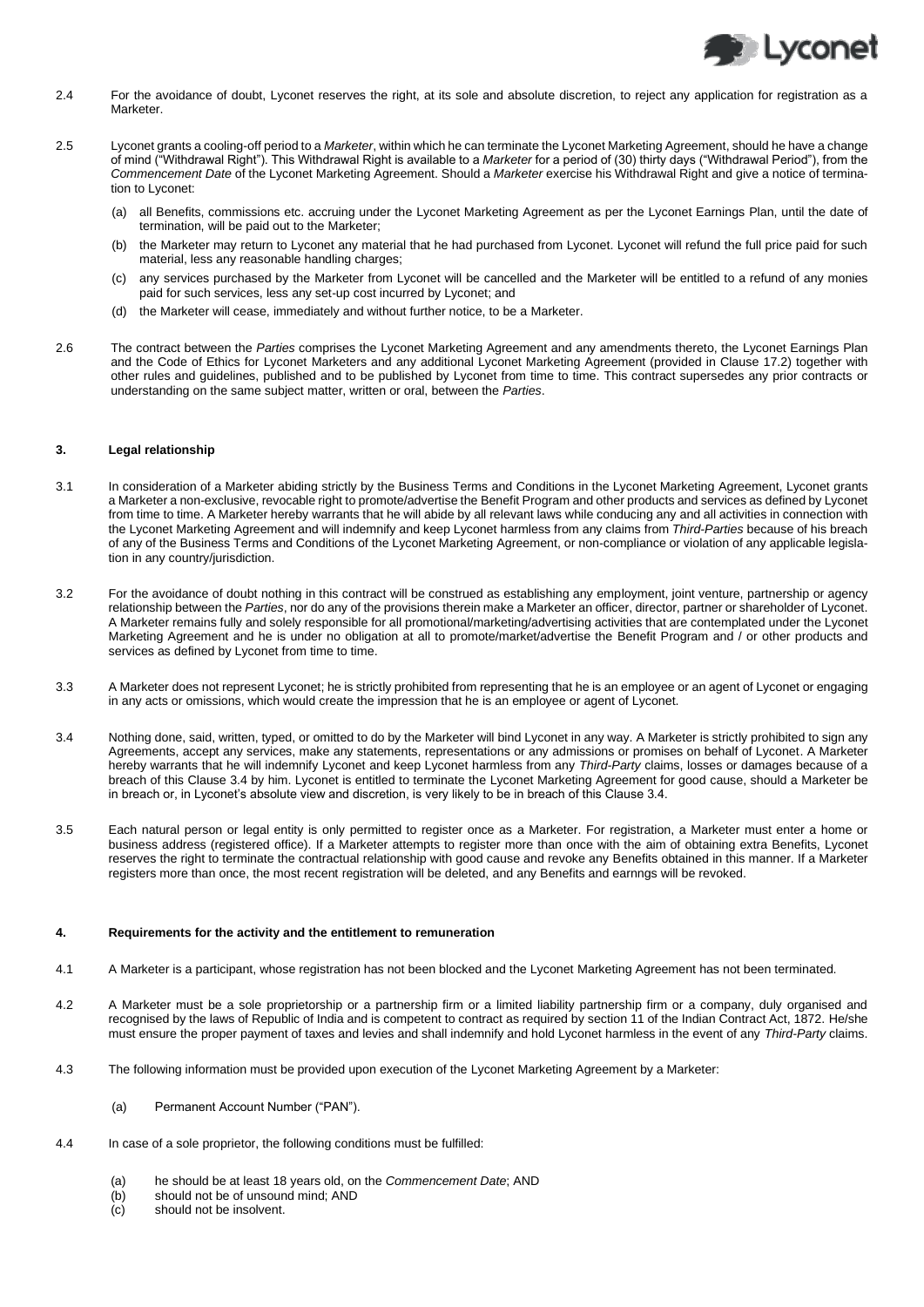

4.5 Lyconet may, at its absolute discretion, modify any part of or all of the prerequisites in this Clause 4 at any time, or require a Marketer o provide any additional documentation, or reject any application/registration for a Marketer at any time without reason.

#### **5. Activities of a Marketer**

- 5.1 Provided that the prerequisite conditions specified in Clause 4 have been fulfilled, for the duration of the Lyconet Marketing Agreement a Marketer will be entitled to promote the Benefit Program to potential new *Member*s and to provide support to existing *Member*s, as well as to promote other products and services as defined by Lyconet from time to time, under the contitions specified by Lyconet from time to time.
- 5.2 A Marketer understands and affirms that recommending the Benefit Program and/or other products and services at his sole discretion and Lyconet does not make it mandatory for him to carry on these activities. Furthermore, the sheer act of recommending/enrolling new participants does not entitle a Marketer to any Benefits or earnings.

#### **6. Rights and obligations of a Marketer**

#### **A. Lyconet**

- 6.1 Lyconet provides a training and orientation program to all Marketers, free of charge.
- 6.2 Lyconet maintains a register of Marketers.
- 6.3 Lyconet issues Digital Visiting card to each Marketer.
- 6.4 Lyconet reserves the right to conduct a periodic audit in order to control the practices and methods employed by a Marketer and to monitor their quality.
- 6.5 Lyconet provides a mechanism for addressing and resolving any grievances and complaints arising out of the Marketing Agency.

#### **B. Marketer**

- 6.6 A Marketer must comply at all times with all relevant laws and regulations, the Business Terms and Conditions in the Lyconet Marketing Agreement, the Code of Ethics for Lyconet Marketers and any other rules and guidelines published to a Marketer from time to time by Lyconet. A Marketer warrants that he will indemnify and keep Lyconet harmless from any claims from *Third-Parties* because of his breach of any of them.
- 6.7 Each Marketer while providing services under the Lyconet Marketing Agreement must at all times carry and present his visiting Card and truthfully.
- 6.8 A Marketer may only make factual statements or representations regarding Lyconet and/or the products and services he is promoting that conform to the information contained in official documents and the *Communication Material*. A Marketer is hereby reminded that any factual statements made by him are made in his own capacity and not on behalf of Lyconet.
- 6.9 As soon as a Marketer receives information regarding a possible violation against the provisions of the Lyconet Marketing Agreement by another Marketer or any *Third-Party*, he must inform Lyconet immediately.
- 6.10 A Marketer is solely responsible for all tax liabilities arising from his own business and will hold Lyconet harmless from all *Third-Party* claims regarding such liabilities.
- 6.11 The Marketer shall be entitled to use the organisational support of *Third-Parties* (such as assistance) for his/her sales activities. The sales activity itself must always be performed by the Marketer himself/herself. The Marketer must ensure that the obligations of this contract are also met by these *Third-Parties*.

#### **7. Change or assignment of a Recommender**

- 7.1 Marketers without a Recommender have the right to be assigned a Recommender at any time if the Recommender give his explicit consent.
- 7.2 Marketers with a Recommender can make a change of Recommender if following requirements are met:
	- The Marketer has had the same Recommender for the last 6 months.
	- The Marketer was not in any Career Level according to the Lyconet Earnings Plan in Annex 1 in the last 6 months.
	- The new Recommender give his explicit consent to the change.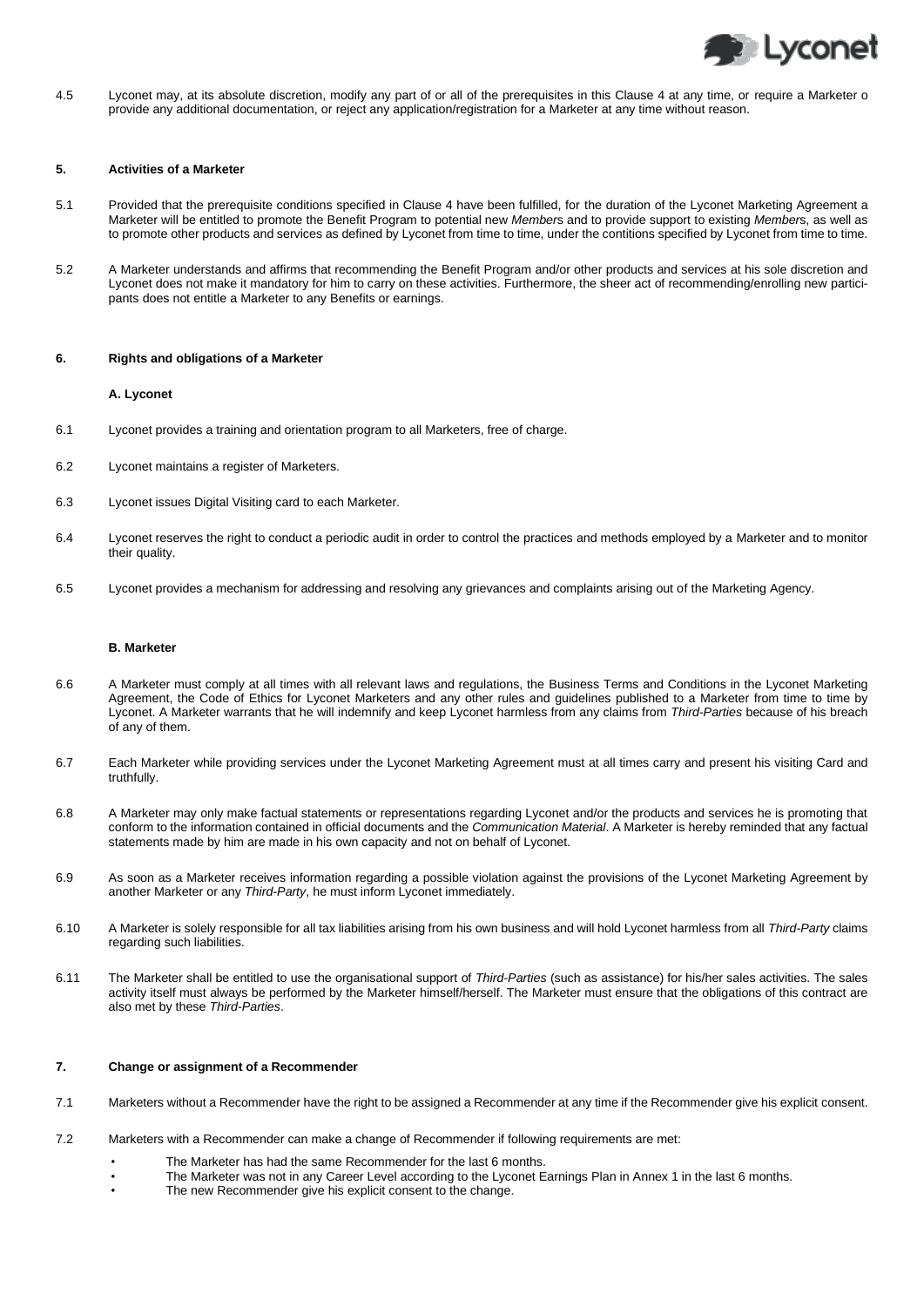

- 7.3. As a result of the change of Recommender, the Marketer will lose his previously recommended Members and Marketers. However, the change of Recommender has no further effects for these previously recommended Members or Marketers themselves.
- 7.4. In the event of a termination of the Lyconet Marketing Agreement and a subsequent new registration within 6 months, the Marketer will automatically be assigned to the Recommender the Marketer had at the moment of termination.

#### **8. Remuneration**

- 8.1 The Lyconet Earnings Plan sets forth the manner in which a Marketer is remunerated, the basis on which his performance is measured and the method for calculation of remuneration.
- 8.2 The remuneration, under the Lyconet Earnings Plan, depends solely on the performance of the Marketer. Lyconet does not grant any remuneration or incentives for recruitment / enrolment of new participants into the Marketing Agency.
- 8.3 A Marketer has no right to any other payment from Lyconet, in particular the reimbursement of any expenses of any travel, material or staffing costs resulting from his performance of services under the Lyconet Marketing Agreement.
- 8.4 In addition to remuneration in accordance with the Lyconet Earnings Plan, Lyconet may also pay additional bonuses at its own discretion. However, a Marketer has no right to such bonuses.
- 8.5 A Marketer's remuneration as per the Lyconet Earnings Plan and other incintives, as defined by Lyconet from time to time, will be paid on a monthly basis (see the applicable "Production Dates" document on the *Lyconet Website*), subject to Marketer's performance, Lyconet's receipt of an invoice from the Marketer and Lyconet's verification of the invoiced amount. The earings shall be accumulated and paid out to the Marketer's bank account, provided that a minimum amount (defined in the Lyconet Earnings Plan) has been reached and that the Marketer already has 5 active customers according to the Lyconet Earnings Plan.
- 8.6 The remuneration shall be paid in Indian National Rupee and transferred to the Marketer's bank account, subject to applicable taxes. Lyconet reserves the right to seek Current Account Bank Details at any point from the Marketer for the transfer of remuneration.

## **9. Communication Material**

- 9.1 Lyconet provides *Communication Material*, free of cost, to a Marketer, to help assist him in conducting activities under Lyconet Marketing Agreement
- 9.2 A Marketer must use the latest *Communication Material* for his promotional purposes. The inappropriate use by a Marketer of outdated *Communication Material* or any other materials that are not approved by Lyconet may entitle Lyconet to terminate this Lyconet Marketing Agreement for good cause.
- 9.3 In the event of the termination of the Lyconet Marketing Agreement (regardless of the way in which or the reasons for which it is terminated), a Marketer must destroy any *Communication Material* he may have in his possession and confirm the destruction of the same to Lyconet in writing.
- 9.4 Publications and advertisements as well as the use of trademarks of Lyconet or companies affiliated with Lyconet, the myWorld Group, their cooperation partners and Loyalty Merchants, such as the company logo and the trademarks of Lyconet, myWorld, Child & Family Foundation, Greenfinity Foundation etc., are only permitted within the framework of the authorized Communication Material. This also applies for its use via internet, social media or other electronic media.
- 9.5 The Marketer shall indemnify Lyconet, companies affiliated with Lyconet, the myWorld group, their cooperation partners and Loyalty Merchants from claims of third parties that they assert against Lyconet, companies affiliated with Lyconet, the myWorld Group, their cooperation partners and Loyalty Merchants due to a culpable violation of their commercial property rights by the Marketer.

## **10. Lyconet Products and Services**

- 10.1 Lyconet may also provide training materials, free of cost, for downloading from the download section of the *Lyconet Website* (www.lyconet.com), to a Marketer. A Marketer is expected to familiarise himself fully with all such material.
- 10.2 In addition to the *Communication Material*, Lyconet may also provide additional promotional/advertising materials, which a Marketer can purchase, if he so desires at his sole discretion, to support his activities. If Lyconet offers additional promotional/advertising materials, the details of the same will be described in separate flyers/leaflets or on the *Lyconet Website*.
- 10.3 In case a Marketer purchases any promotional/advertising material from Lyconet, he is free to return such material within 30 (thirty) days of its purchase. Subject to such material being in an unused state, Lyconet will refund the price paid by the Marketer for such material, less any reasonable handling charge. Whether the material is in a used state or not will be determined by Lyconet by taking into consideration various factors such as the state of the material, whether the wrapping material /packaging material remains unopened/sealed etc.
- 10.4 Lyconet may also offer certain Lyconet services to a Marketer to assist him with his promotional/advertising activities. A Marketer who decides to use such services will be bound by separate Terms and Conditions.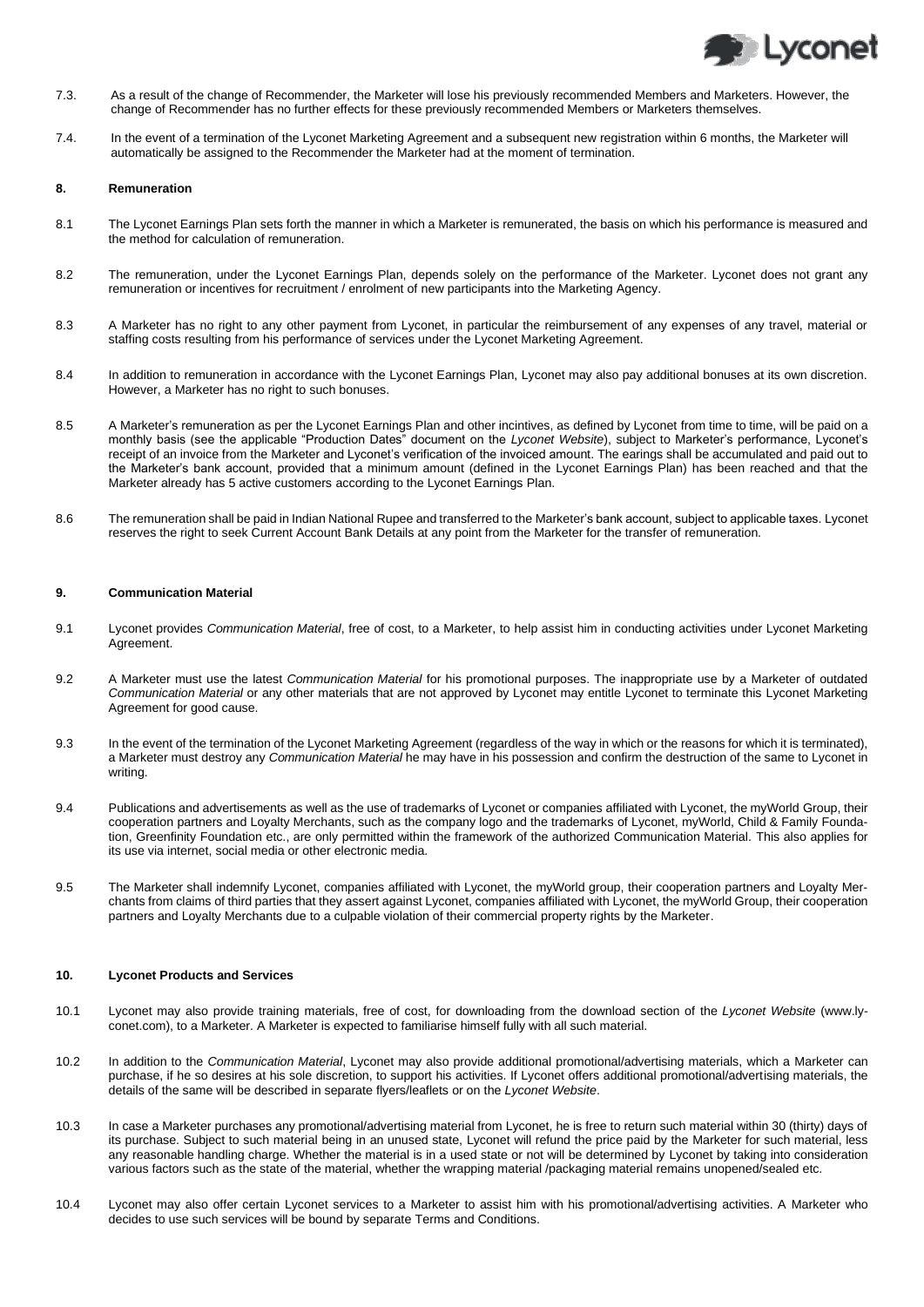

- 10.5 A Marketer understands and affirms that the Lyconet products and services provided in this Clause 10, are discretionary and Lyconet reserves the sole right to offer them.
- 10.6 Cooling Off Period and Buyback Policy for products: In case a Marketer purchases any promotional / advertising material from Lyconet, he is free to return such material within 30 (thirty) days of its purchase. Subject to such material being in an unused and marketable state, Lyconet will refund the price paid by the Marketer for such material, less any reasonable handling charge. Whether the material is in an unused state or not will be determined by Lyconet by taking into consideration various factors such as the state of the material, whether the wrapping / packing material remains unopened/sealed etc.
- 10.7 Cooling Off Period and Buyback Policy for services: In case a Marketer obtains any paid services from Lyconet, he is free to reverse his order for such services within 30 (thirty) days of its order date. Lyconet will refund the full service fees paid by the Marketer, less any set-up costs incurred by Lyconet.

#### **11. Secrecy and confidentiality**

- 11.1 A Marketer is obligated to maintain strict confidentiality regarding any Lyconet trade or business secrets as well as data pertaining to any and all customers and clients acquired by or entrusted to him while conducing any and all activities in connection with the Lyconet Marketing Agreement and will continue to maintain strict confidentiality during the term of the Lyconet Marketing Agreement and thereafter.
- 11.2 All information received from Lyconet by a Marketer must be returned to Lyconet or destroyed immediately upon termination of the Lyconet Marketing Agreement.
- 11.3 The Marketer shall also impose these secrecy and confidentiality obligations on third parties according to clause.

#### **12. Data protection**

- 11.1. To the extent that it is required to implement the Lyconet Marketing Agreement, Lyconet Marketing India Private Limited, being responsible for data protection, collects, stores and processes personal or company data as well as data on sales activities of the Marketers.
- 11.2. In compliance with Information Technology Act, 2000 and the rules and regulations made thereunder, a Marketer has the right to access his *Personal Data* and request amendments to the same. A Marketer may contact the Grievance Officer at grievanceofficer.in@lyconet.com, should he wish to access, correct or request deletion of his *Personal Data* or revoke his consent for future use of his *Personal Data*. Further privacy provisions related to the use of the *Lyconet Website* can be found in the Privacy Policy on the *Lyconet Website*.
- 11.3. Lyconet uses internationally recognised security technologies to protect Marketers' data against unauthorised access.
- 11.4. If the Marketer uses additional IT-supported services and Lyconet processes *Personal Data* entered by the Marketer in this context, the *Parties* shall conclude a contract data processing Agreement.

## **13. Non-competition/non-solicitation**

- 13.1 During the term of the Lyconet Marketing Agreement, without the prior written consent of Lyconet, a Marketer must not personally, directly or indirectly, work for or cause a *Third-Party* to work under him or with his consent for, or establish, operate or participate or otherwise support or advise a competing business offering services or marketing methods similar or identical to those of Lyconet.
- 13.2 In respect of competing businesses, any activities of a Marketer that have been in place and approved and confirmed by Lyconet in written or electronic form, on or before the *Commencement Date* will be excluded from this Clause 13.
- 13.3 For the duration of this Agreement, a Marketer will refrain from recruiting, enticing or attempting to recruit any persons or *Member*s:
	- (a) for the Benefit of any competing businesses or<br>
	(b) already enrolled by another Marketer, for his ov
	- already enrolled by another Marketer, for his own Benefit.
- 13.4 In the event that the provisions of this Clause 13 are violated by a Marketer, he must cease carrying out any competing activities immediately. As a result of such unauthorised competition, Lyconet is entitled to terminate the Lyconet Marketing Agreement for good cause and the Marketer will indemnify Lyconet for and keep Lyconet harmless from any loss or damages suffered.

# **14. Duration and term of this Lyconet Marketing Agreement**

- 14.1 The Lyconet Marketing Agreement will commence on the *Commencement Date* and will continue until either *Party* terminates the Agreement by giving written notice of termination, in accordance with this Clause 14.
- 14.2 **Termination for No Cause**: Both *Parties* have the right to terminate the Lyconet Marketing Agreement, without cause, by giving notice of 30 (thirty) days.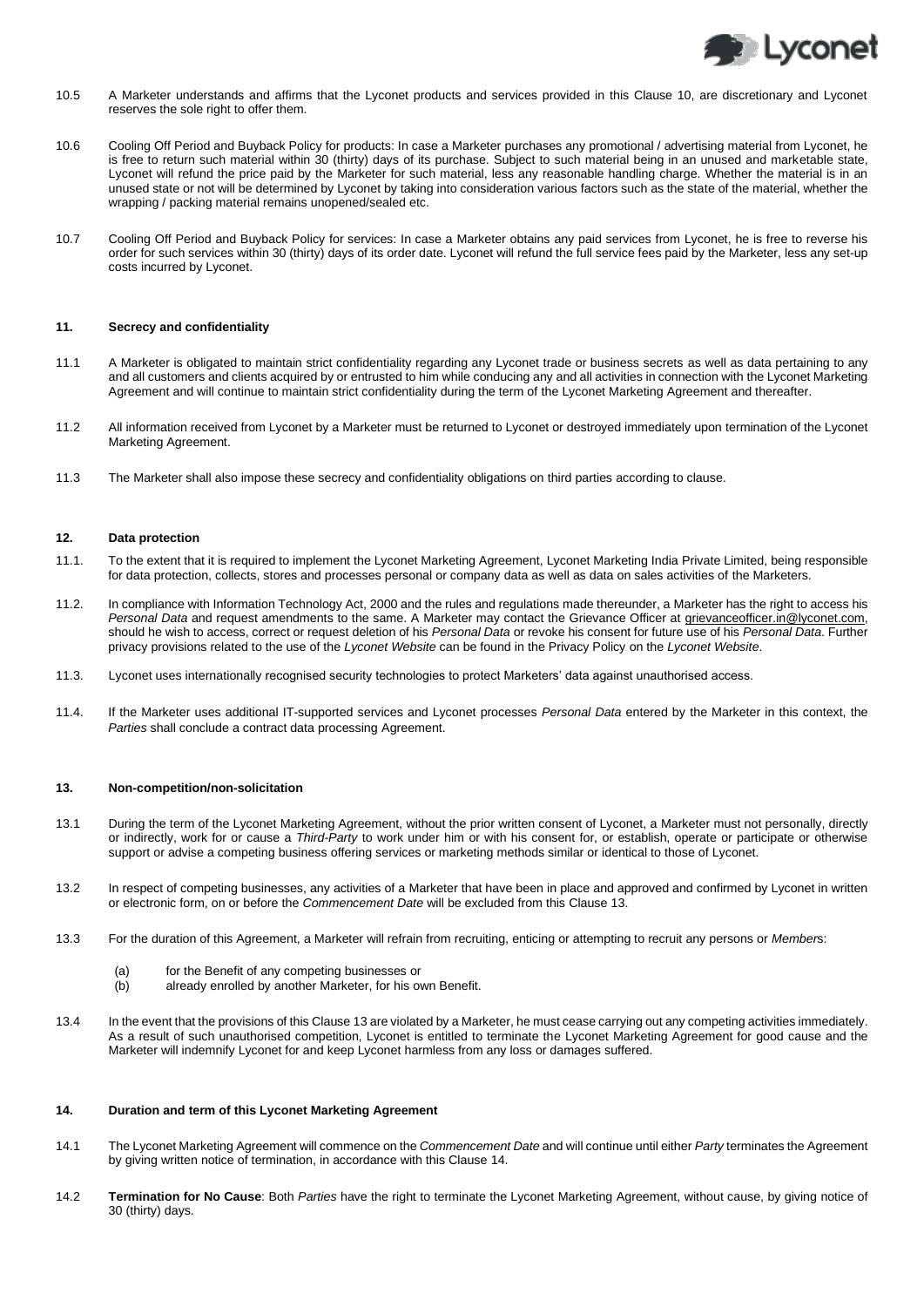

- 14.3 **Termination for Good Cause**: Both *Parties* have the right to terminate the Lyconet Marketing Agreement, for good cause, with immediate effect. Lyconet has good cause to terminate in the following cases:
	- (a) A Marketer does not fulfil the prerequisites provided in Clause 4 or provides incorrect data or submits incorrect or false supporting documents required by Lyconet.
	- (b) A Marketer violates any of the obligations laid down in Clause 3 or 6.
	- (c) A Marketer uses unauthorised material in violation of Clause 9.2.
	- (d) A Marketer uses a trademark applied for and/or registered for in violation of Clause 9.4.
	- (e) A Marketer violates the non-competition or non-solicitation clause under Clause 13 or breaches his confidentiality obligations under Clause 11.
	- (f) A Marketer provides erroneous information about the Benefit Program or the Marketing Agency or any orther product or service as defined by Lyconet on two or more occasions.
	- (g) A Marketer sells any products / services as defined in Clause 9 for commercial gain.
	- (h) A Marketer runs events charging a fee for entry without the written consent of Lyconet.
	- (i) A Marketer is accused of a criminal offence involving imprisonment (i) that harms Lyconet, a company associated with Lyconet, or another Marketer and/or (ii) that was committed in connection with the performance of his activities governed by the Lyconet Marketing Agreement, (iii) that is connected factually to his activities under the Lyconet Marketing Agreement (e.g. property crimes such as fraud), or (iv) that is of such a serious nature that Lyconet can no longer rule out a loss of trust or impending threat to its reputation.
	- (j) A Marketer has failed to fulfil a contractual payment obligation either in full or in part on two or more occasions.
	- (k) A Marketer's financial situation worsens to such an extent that his ongoing ability to fulfil his payment obligations is called into doubt on the basis of concrete evidence.
	- (l) In addition to the significant damage to the economic interests or the reputation of Lyconet or the *Loyalty Merchant*, in particular the breach of essential contractual obligations is considered as a good cause.

As a general rule, prior to termination of the Lyconet Marketing Agreement for good cause due to a contractual violation, Lyconet will give notice requiring remedial action. However, if the violation is so severe Lyconet may dispense with such notice.

- 14.4 Every declaration of termination must be in writing in any event. Compliance with the deadline shall be determined by the date of receipt of the letter of termination.
- 14.5 Any participation in the Benefit Program shall remain unaffected by the termination of this Lyconet Marketing Agreement.

## **15. Effects of the termination**

Upon Termination:

- 15.1 A Marketer will be entitled to receive remuneration, if any, accrued before the Lyconet Marketing Agreement was terminated as per the Lyconet Earnings Plan.
- 15.2 A Marketer will have no right to receive any further remuneration. To the maximum extent permitted by law, all further claims on the part of the Marketer against Lyconet will be excluded.
- 15.3 **Return and Refund for products**: Should the Lyconet Marketing Agreement be terminated, in whatever manner, a Marketer is free to return any products that he had purchased from Lyconet, within 7 (seven) days of termination. Subject to such material being in an unused and marketable state, Lyconet will refund the price paid by the Marketer for such material, less any reasonable handling charge.

## **16. Limitation of liability**

- 16.1 The liability of Lyconet and its personnel under the Lyconet Marketing Agreement is limited to those damages caused by their gross negligence or intentional violation of contractual obligations.
- 16.2 Insofar as the liability for Lyconet is limited or excluded, the limitations or exclusions shall also apply to the personal liability of the employees, legal representatives, and vicarious agents of Lyconet.
- 16.3 Notwithstanding anything contained in the Lyconet Marketing Agreement, Lyconet's aggregate liability for any claims arising out of the Lyconet Marketing Agreement, will be a maximum of INR 1,00,000 (Indian Rupees One Lakh only).

# **17. Changes & Amendments**

17.1 A Marketer is obligated to inform Lyconet immediately in writing of any changes with regard to his *Personal Data*. In addition, a Marketer is obligated to inform Lyconet immediately of any payment problems, in particular of any imminent insolvency. Any information, statements or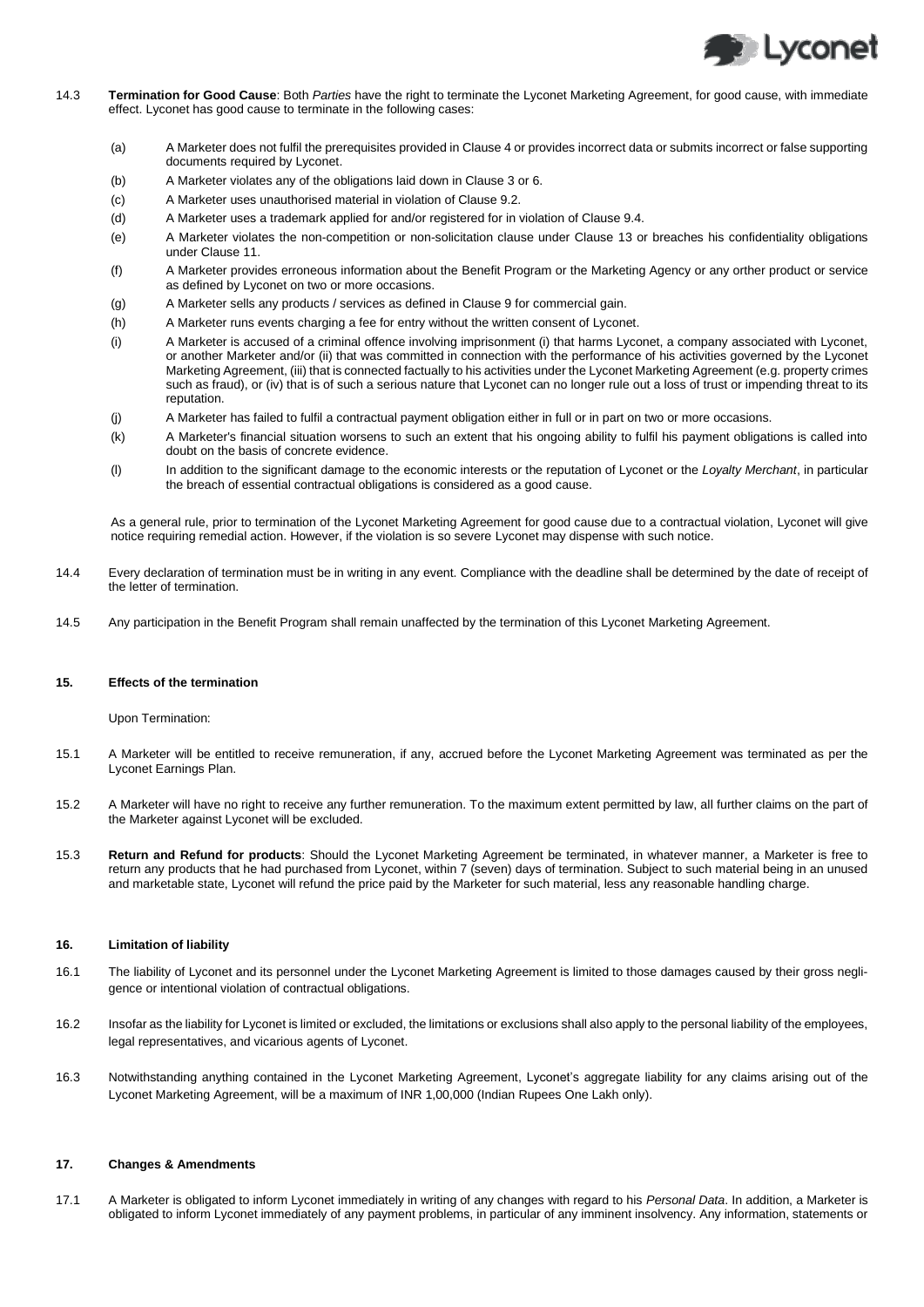

notices sent by Lyconet by mail/email to the last known address in Lyconet's records will be deemed to have been duly received by a Marketer.

- 17.2 Lyconet may enter into additional Agreements, in writing, with a Marketer.
- 17.3 Lyconet reserves the right to amend the contractual relationship between the *Parties*. Notice of such amendment will be sent as per Clause 19.8. Upon receipt of notice a Marketer will be deemed to have accepted the amendment. In the event of non-acceptance, a Marketer has a period of 30 (thirty) days within which to terminate the Lyconet Marketing Agreement.

#### **18. Governing law and jurisdiction**

- 18.1 The Lyconet Marketing Agreement will be construed in accordance with the laws of the Republic of India. Both *Parties* hereby submit themselves to the exclusive jurisdiction of the Courts at New Delhi.
- 18.2 In the event that any dispute arises amongst the *Parties* in relation to the Lyconet Marketing Agreement, the *Parties* will in the first instance attempt to resolve such dispute between them.
- 18.3 If the dispute has not been resolved through consultations within 30 (thirty) days after one *Party* has served written notice on the other *Party* requesting the commencement of such discussions, a *Party* may in writing refer the dispute to be settled finally by arbitration in accordance with this Clause 18.
- 18.4 The dispute will be settled finally in accordance with provisions of the Arbitration and Conciliation Act, 1996 by a sole arbitrator who will be appointed by Lyconet. The arbitration proceedings will be conducted in English language and the venue of the Arbitration will be Lyconet's registered office in New Delhi. The arbitration award will be final and binding upon the *Parties*.
- 18.5 This Clause 18 will survive any termination of the Lyconet Marketing Agreement.

#### **19. General conditions**

- 19.1 A Marketer will not be authorised to assign the Lyconet Marketing Agreement or the rights and obligations arising therefrom to *Third-Parties*, without the prior written consent of Lyconet. In the event of the death of a Marketer, all existing contractual relationships between him and Lyconet will be novated on to his heirs, subject to the legal heirs' consent, in accordance with the applicable laws of succession in India. The Marketer will not have the right to encumber any existing rights with a lien or to use any rights arising from the Lyconet Marketing Agreement as collateral without the prior written consent of Lyconet.
- 19.2 To the maximum extent permitted by law, a Marketer may not set off any of his claims that Lyconet has against him with any Benefits/monies he may receive under the Lyconet Marketing Agreement.
- 19.3 A Marketer is responsible for all charges, fees, taxes etc. accrued by him as a result of receiving remuneration under the Lyconet Marketing Agreement. Further, if any income tax or withholding tax is determined to be deducted and deposited on any payments to a Marketer, Lyconet will have the right to deduct and deposit any such applicable taxes with the appropriate regulatory authority.
- 19.4 A Marketer agrees to defend, indemnify and hold Lyconet harmless from and against any claims of *Third-Parties* that would not have arisen but for any act or omission by him or breach of any term of the Lyconet Marketing Agreement or arising due to any negligent advice/ misrepresentation given by the Marketer with respect to Marketing Agency or the Benefit Program.
- 19.5 Should any provisions of the Lyconet Marketing Agreement be wholly or partly declared ineffective or void by a court of competent jurisdiction, such provision(s) will be severed from this Agreement and the remaining provisions will remain effective and binding upon both *Parties*.
- 19.6 A Marketer hereby declares that he/she is entering into the Lyconet Marketing Agreement voluntarily and has not acted in reliance of any representations of Lyconet or any other persons. A Marketer hereby declares that he has read and understood fully this Agreement.
- 19.7 Unless the context of the Agreement otherwise requires: (a) any reference to any statue or statutory provision shall include, unless otherwise stated, a reference to: (i) that statutory provision as modified or re-enacted or both, from time to time and (ii) any subordinate legislation made under that statutory provision; (b) the singular includes the plural and vice versa and words; (c) headings and captions are used for convenience only and shall not affect the interpretation of the Agreement. Reference to a particular gender in this Agreement includes reference to all genders as well as legal entities/persons.
- 19.8 Any notice under the Lyconet Marketing Agreement must be in writing in English and will be delivered or sent by post or email to the *Party* required to receive the notice, at its address as set out below:
	- (a) if to Lyconet: DLF Prime Tower, Room No. 816, 8th Floor, Plot No. F-79-80, Okhla Industrial Area, Phase-1, New Delhi-110020 or email at india@lyconet.com;
	- (b) if to a Marketer: to the address/ email address given by the Marketer at the time of registration in the Benefit Program or his last known postal or email address.